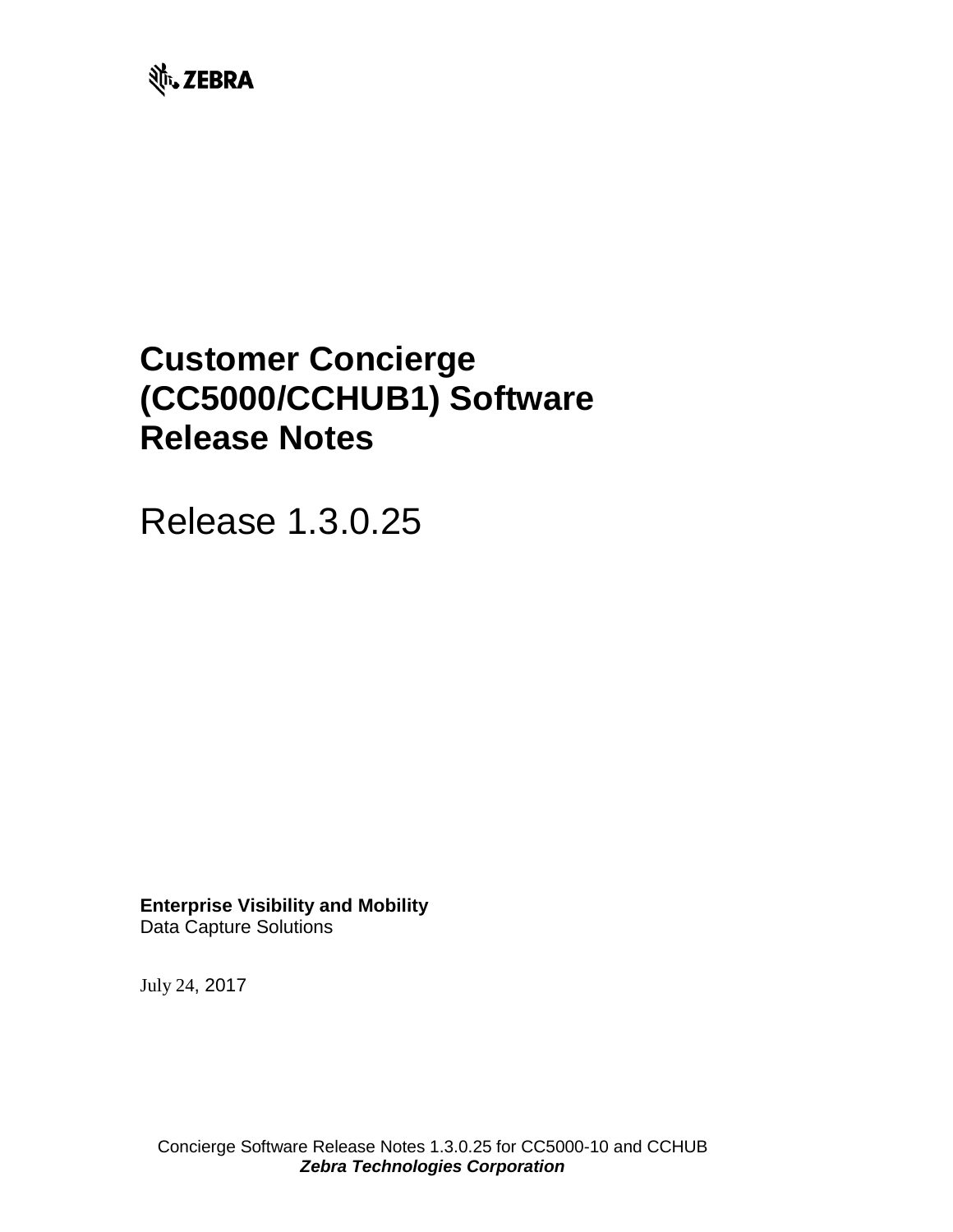

# **Copyright**

This document contains proprietary and confidential information which is the property of Zebra Technologies Corporation and is furnished for the sole purpose of the operation and maintenance of Zebra Technologies products. No part of this publication is to be used for any other purpose or to be reproduced, copied, disclosed, transmitted, stored in a retrieval system or translated into any human or computer language in any form, by any means, in whole or in part, without the express written consent of Zebra Technologies.

Except as otherwise may be explicitly agreed to in writing, Zebra Technologies makes no representation that equipment, software programs and practices described herein will not infringe on existing or future patent rights, copyrights, trademarks, trade secrets or other proprietary rights of third parties. The descriptions contained herein do not imply the granting of license to make, use sell, license or otherwise transfer Zebra Technologies products described herein. Zebra Technologies disclaims responsibilities for errors which may appear in this document, and it reserves the right, in its sole discretion and without notice, to make subscriptions and modifications in the products and practices described in this document.

© 2016 Zebra Technologies Corporation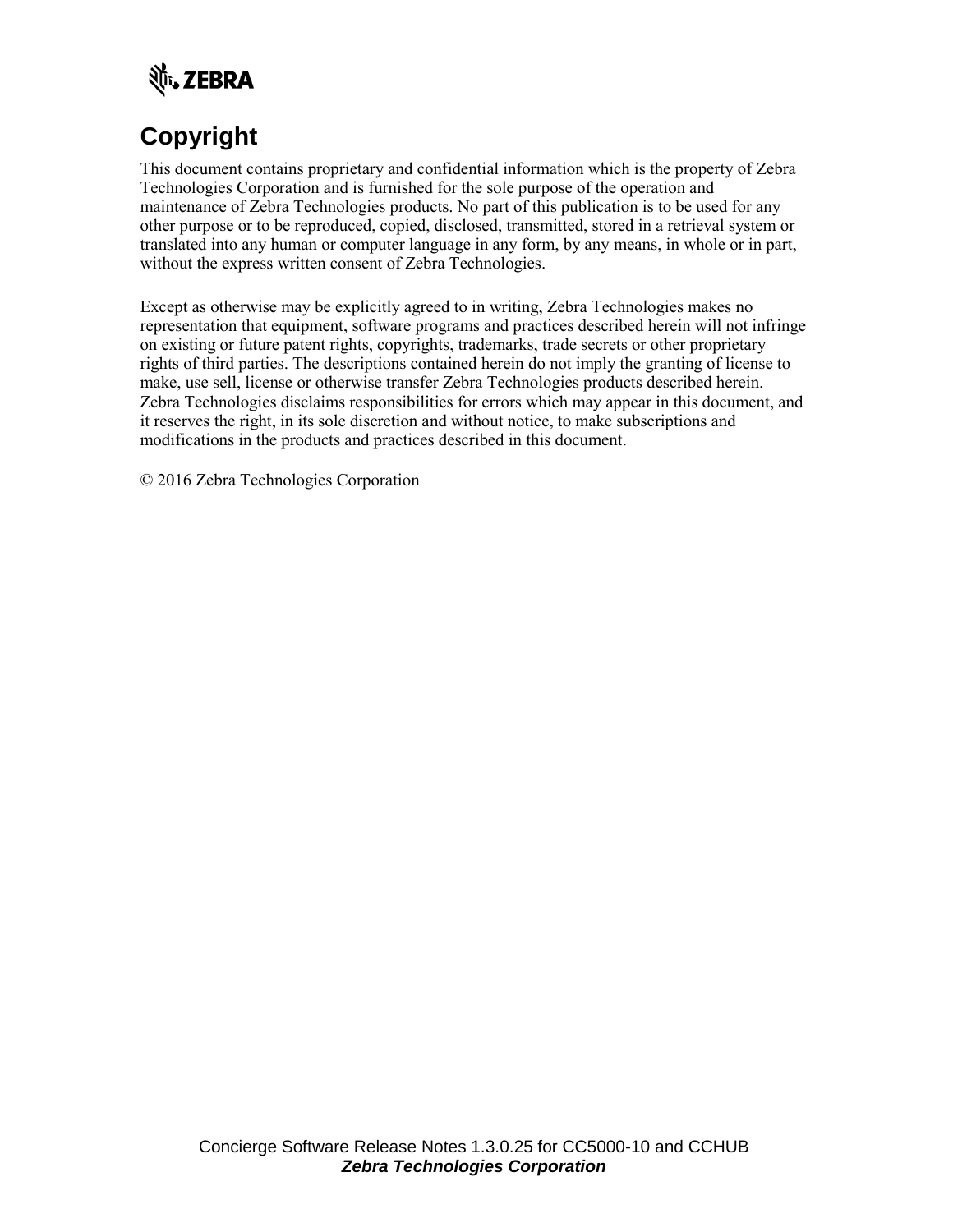

#### **Revision History**

| <b>Revision</b> | <b>Date</b>   | Author                | <b>Comments</b>       |
|-----------------|---------------|-----------------------|-----------------------|
|                 | Aug 14 2015   | Adithya Krishnamurthy | Initial Revision      |
|                 | July 24, 2017 | Tom Ftizgerald        | Update to $v1.3.0.25$ |

#### *Scope*

This document covers changes to Concierge SW version 1.3.0.11 vs 1.3.0.25 and is applicable to the CC5000-10 and CCHUB1

# *Product Overview*

Please visit:<https://www.zebra.com/us/en/products/interactive-kiosks/cc5000.html>

# *Acronyms and Definitions*

| <b>MDZ</b>              | Management Data Zip – Concierge BSP and config "payload" file for<br>auto-updates                              |
|-------------------------|----------------------------------------------------------------------------------------------------------------|
| <b>MPB</b>              | Management Package Builder – Windows utility used to build an MDZ<br>file from XML settings files              |
| <b>Enterprise Reset</b> | Deletes user apps, settings and data except what is stored under<br>/enterprise partition                      |
| <b>Factory Reset</b>    | Deletes user apps, settings, data AND the enterprise partition. Resets the<br>unit to factory installed image. |

#### *Version Information*

| ----<br>SW.<br>FORM<br>$\mathbf{v}$<br>LA I<br>___ | - -<br>. |
|----------------------------------------------------|----------|
|                                                    |          |

#### *Supported Hardware Configurations*

- $\Box$  CC5000-10
- CCHUB1

# *Verification of Hardware*

Ensure that the hardware being used is a released unit with a serial number and other regulatory labels in place. Questions may be addressed to Zebra Technologies Tier One Support team (800-653-5350).

#### *Firmware Loading Procedures*

Please follow the instructions here:<https://zebra.box.com/CC-install-ins>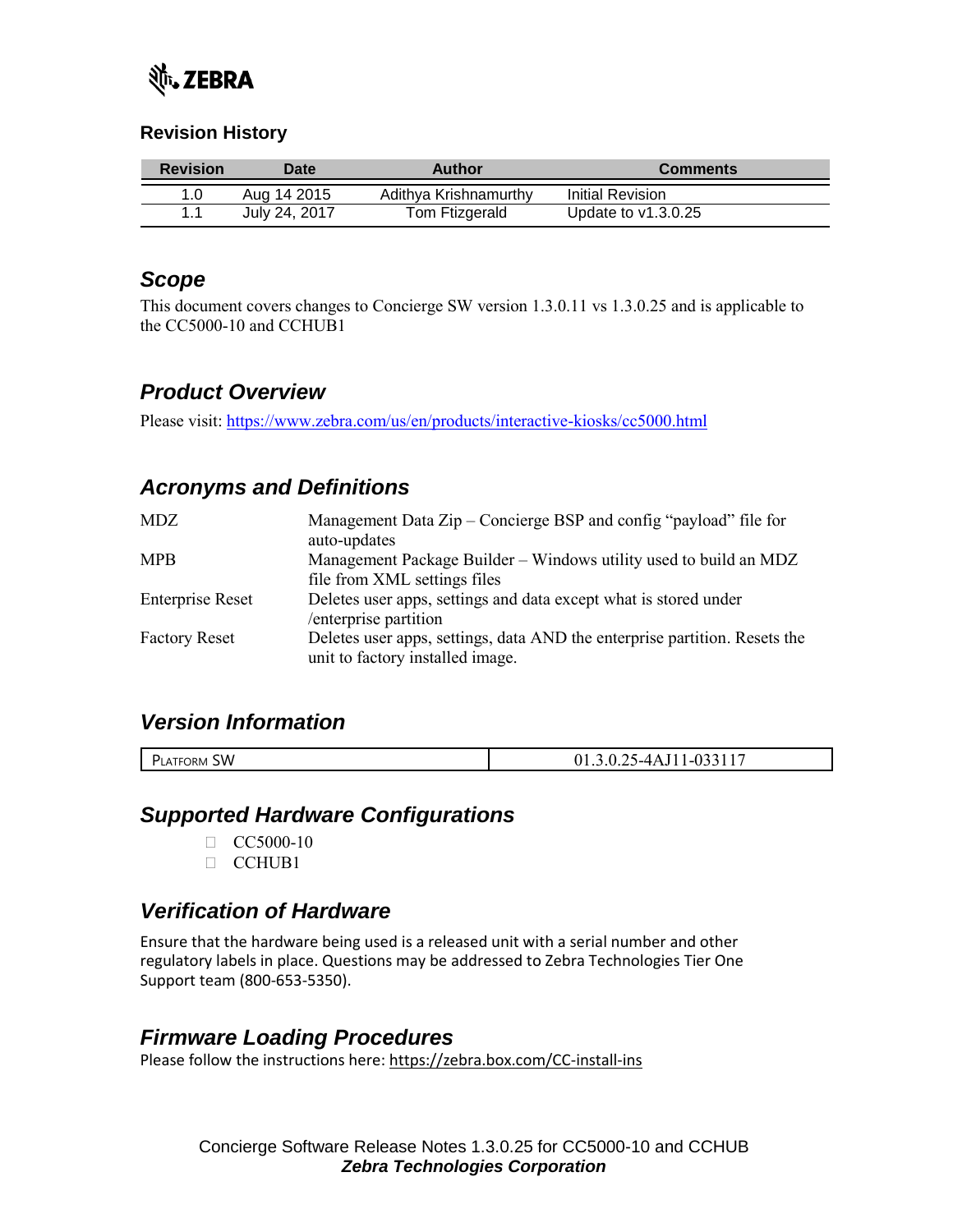

#### *New Features*

- o Support for eMMC 5.1
- o Support for Additional ELO display with touchscreen (ID 04E7:240B)
- o Support for Additional ELO display with touchscreen (ID 04E7:0067)
- o Device sleep (enabled scheduled sleep) disables touch input on 10"
- o Added option to a set a persisted hostname on the device in MDZ

#### *Deprecated features*

o System property persist.demo.hdmirotation is deprecated. Use persist.cc.hdmirotation which takes values of 0, 90, 180 or 270. The rotation angle is clock-wise. This can be set via Quick settings menu (touch clock) > Application configuration > Display config or via MDZ by modifying the file  $\langle MDZ \rangle$  base folder>\ packages\com.motorola.asds.isign.systemupdater\actions\SYSTEM\_PR OPERTY UPDATE\ system.properties (see MDZ Template for example template)

# *Bug Fixes*

- o Security: Fix Android Master-key and FakeID exploits
- o Security: Use-after-free vulnerability in kernel handling of ping sockets
- o Security: Fix Android StageFright vulnerability
- o Upgrading via MDZ occasionally does not apply customer specific settings.
- o Activity with explicit HW acceleration disabled might lose initial frames while rendering.
- o Null pointer exception in app info service
- o Launcher ANR observed, when applied Multiple\_homescreen mdz followed by Luancher\_workspace mdz.
- o Changed default value for touchpoints on EETI driver config to 10
- o Secondary video out from the devices is rotated by 180 degrees
- o Device display goes blank screen while testing sleep config feature.
- o Crash observed after disabling sleep alarm.
- o Observed "Browser ANR" while testing sleep config feature.
- o Observed ANR in Launcher while testing Sleep config feature.
- o Not able to Enable AOSP Keyboard through MDZ.
- $\circ$  MDZ build utility, mpb.exe does not support creation of platform-only or prebuilt-only MDZs
- o unless there is a blank "packages" directory
- o Clear\_browsing\_data is set to true by default
- o Rebrand Concierge Browser settings page to Symbol or Zebra
- o Improved jpeg implementation in browser
- o Crash in android.content.res.Resources implementation when loading
- o AppCompatEditText
- o Continuing User Session while downloading a big file, stops downloading
- o the file.
- o Other minor bug fixes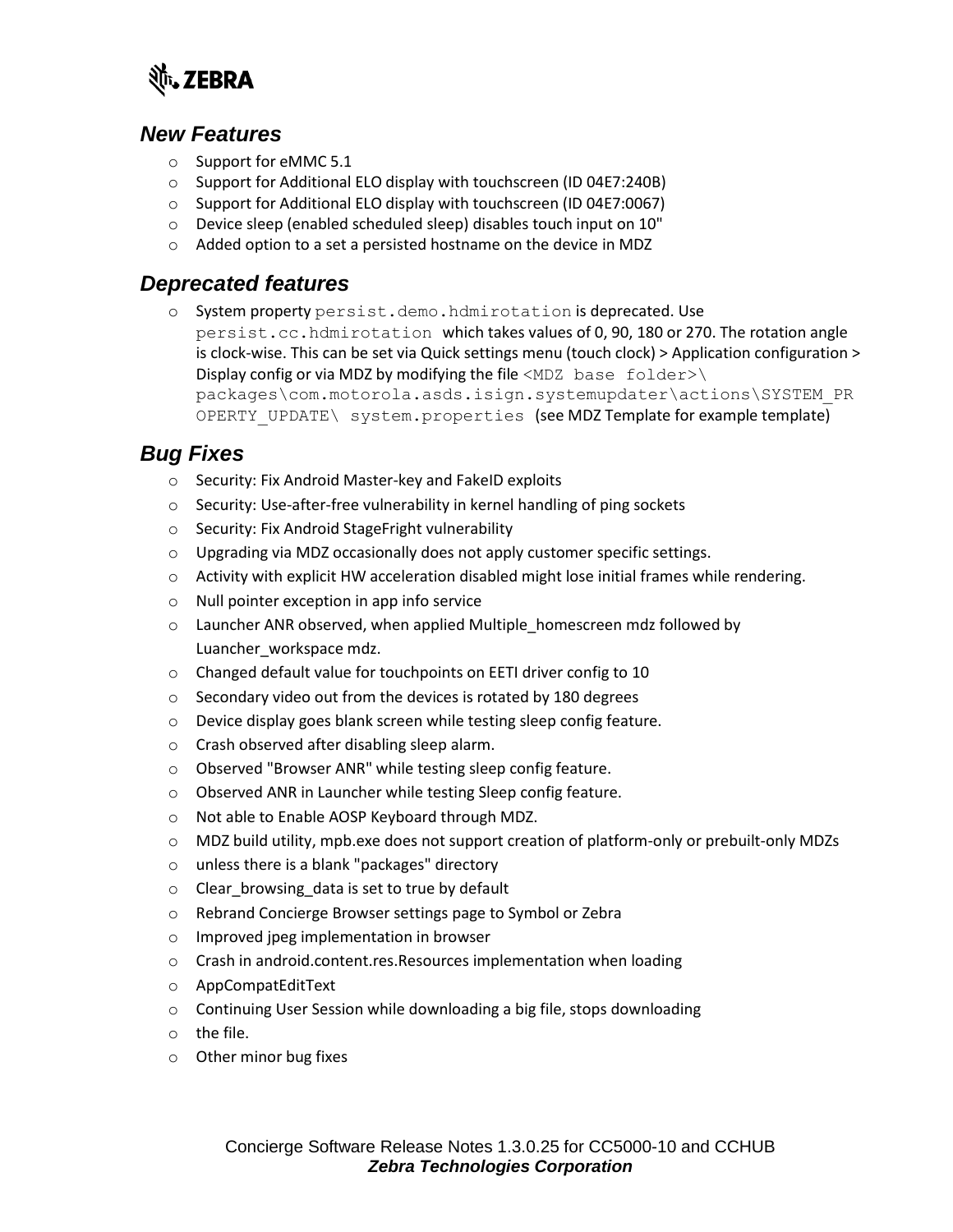

# *Known Issues*

- o When Wifi is ON but not connected to a network over a period of a week or so the Settings App will cause ANRs and stop working correctly. A reboot is not known to fix the issue and an Enterprise reset seems to be required. This is a known issue in the Fusion Wifi module and will be fixed when Fusion version is upgraded. It is recommended to always connect the device to a network and if on Ethernet, turn Wifi OFF.
- o Occasional exceptions in Data Wedge during automated stress testing by changing Decode audio tone and repeated scanning.
- o When a Launcher workspace MDZ with no apps is applied the launcher crashes. Workarounds: Reapply a valid MDZ with at least one app in it or clear the data of the Launcher app under Settings > Apps
- $\circ$  Red LED on the back of the unit shows inconsistent behavior compared to CCHUBs when operating normally. It should stay ON when fully booted but turns off under certain scenarios.

#### *Notes*

- $\circ$  Date and time will reset to factory values if the unit is powered off for more than 6-8 hours when the device is offline or if not using NTP (Network Time Protocol) to set time automatically. NTP is highly recommended to set time on the device.
- $\circ$  UDP port 123 should be open in the Firewall or a local NTP server should be setup for network time to be set correctly
- o SD cards should be formatted to FAT32 format before using on Concierge

# *Other Resources*

#### *MPB (Management Package Builder) Utility*

• [Version 1.3](https://zebra.box.com/CC-MPB) - packages folder is now mandatory in MDZ folder structure

# *MDZ (Management Data Zip) Folder Template*

• Found in the Examples folder at<https://zebra.box.com/CC-MPB>